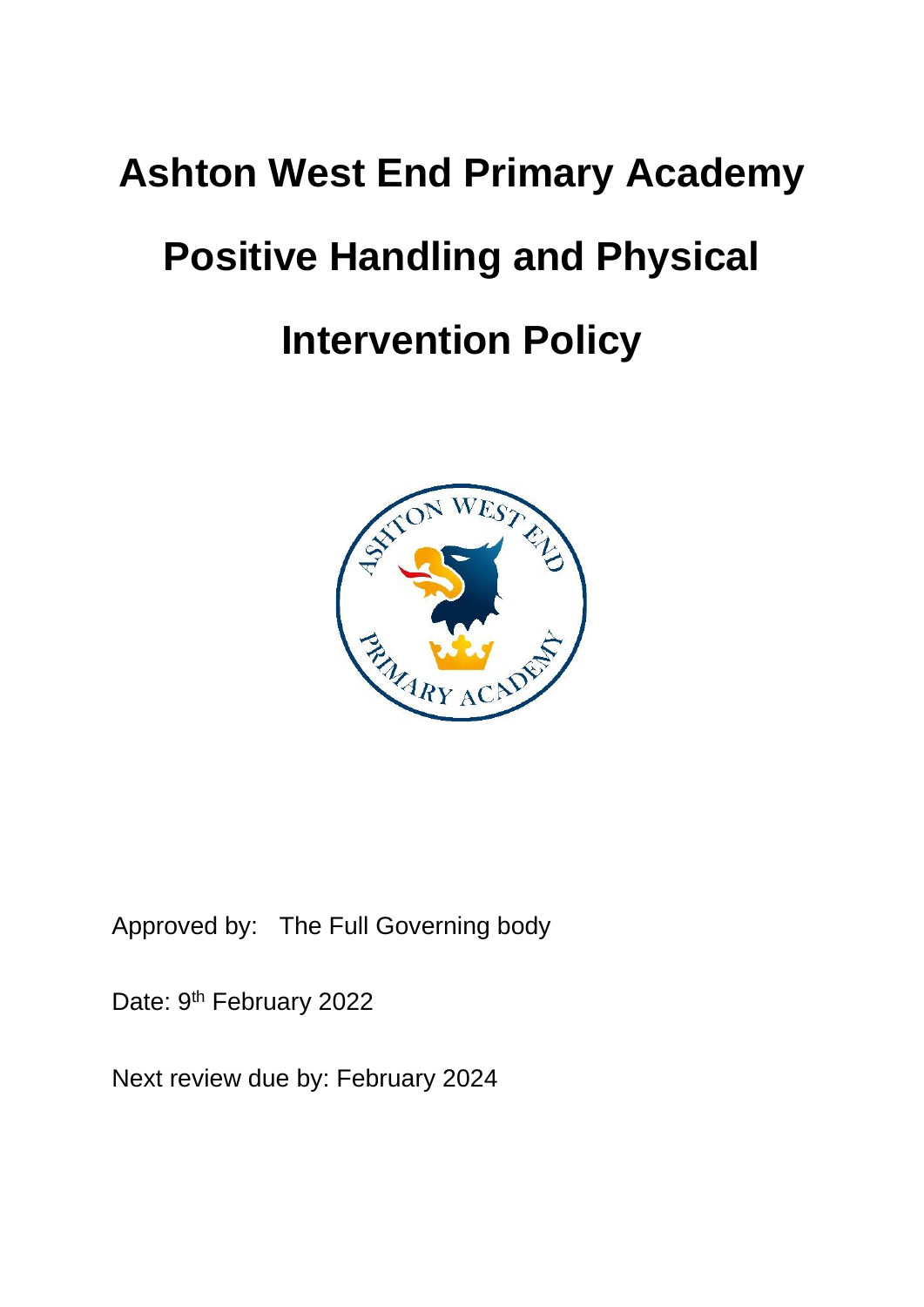# **Introduction**

At Ashton West End Primary Academy, we aim to provide a safe, caring and friendly environment for our students to allow them to learn effectively, improve their life chances and help them to maximise their potential. Ensuring the safety of our students and staff is taken very seriously. We believe that all students and staff have the right to feel safe whilst at school or on school run activities. It is understood that in exceptional circumstances, staff may need to act in situations where the use of reasonable, proportionate, and necessary force may be required.

# **Aims**

Ashton West End Primary Academy acknowledges that physical techniques are only a small part of a whole school approach to behaviour management. This policy should be read in conjunction with the behaviour and safeguarding policies. The Governing Body and staff of this school recognise the implications for all concerned when the use of physical intervention becomes necessary. The aim of this policy and guidance is to ensure that everyone at our school has a positive and safe way to respond to the use of physical intervention.

### **Legislation and statutory requirements**

This policy is based on advice from the Department for Education (DfE) on:

- [Behaviour and discipline in schools](https://www.gov.uk/government/publications/behaviour-and-discipline-in-schools)
- [Searching, screening and confiscation at school](https://www.gov.uk/government/publications/searching-screening-and-confiscation)
- [The Equality Act 2010](https://www.gov.uk/government/publications/equality-act-2010-advice-for-schools)
- [Use of reasonable force in schools](https://www.gov.uk/government/publications/use-of-reasonable-force-in-schools)
- [Supporting pupils with medical conditions at school](https://www.gov.uk/government/publications/supporting-pupils-at-school-with-medical-conditions--3)

It is also based on the [special educational needs and disability \(SEND\) code of practice](https://www.gov.uk/government/publications/send-code-of-practice-0-to-25).

In addition, this policy is based on:

- Section 175 of the [Education Act 2002](http://www.legislation.gov.uk/ukpga/2002/32/section/175), which outlines a school's duty to safeguard and promote the welfare of its pupils
- Sections 88-94 of the [Education and Inspections Act 2006](http://www.legislation.gov.uk/ukpga/2006/40/section/88), which require schools to regulate pupils' behaviour and publish a behaviour policy and written statement of behaviour principles, and give schools the authority to confiscate pupils' property

This policy complies with our funding agreement and articles of association

# **Physical intervention**

Acceptable forms of physical intervention in school "Physical intervention" (PI) is the term used to describe contact between staff and pupils where no force is involved. There are occasions when it is entirely appropriate and proper for staff to have contact or physical intervention (PI) with children; however, it is crucial that they only do so in ways appropriate to their professional role and in relation to the pupil's individual needs. There are occasions when staff may have cause to have physical intervention (PI) with pupils:

- To comfort a pupil in distress (so long as this is appropriate to their age)
- To gently direct a pupil
- To support physical management e.g. positioning in to standers or pieces of equipment as part of therapy programmes
- For curricular reasons (for example in PE, Drama, etc)
- First aid and medical treatment
- In an emergency to avert danger to the pupil or pupils
- In rare circumstances, when Restrictive Physical Intervention is warranted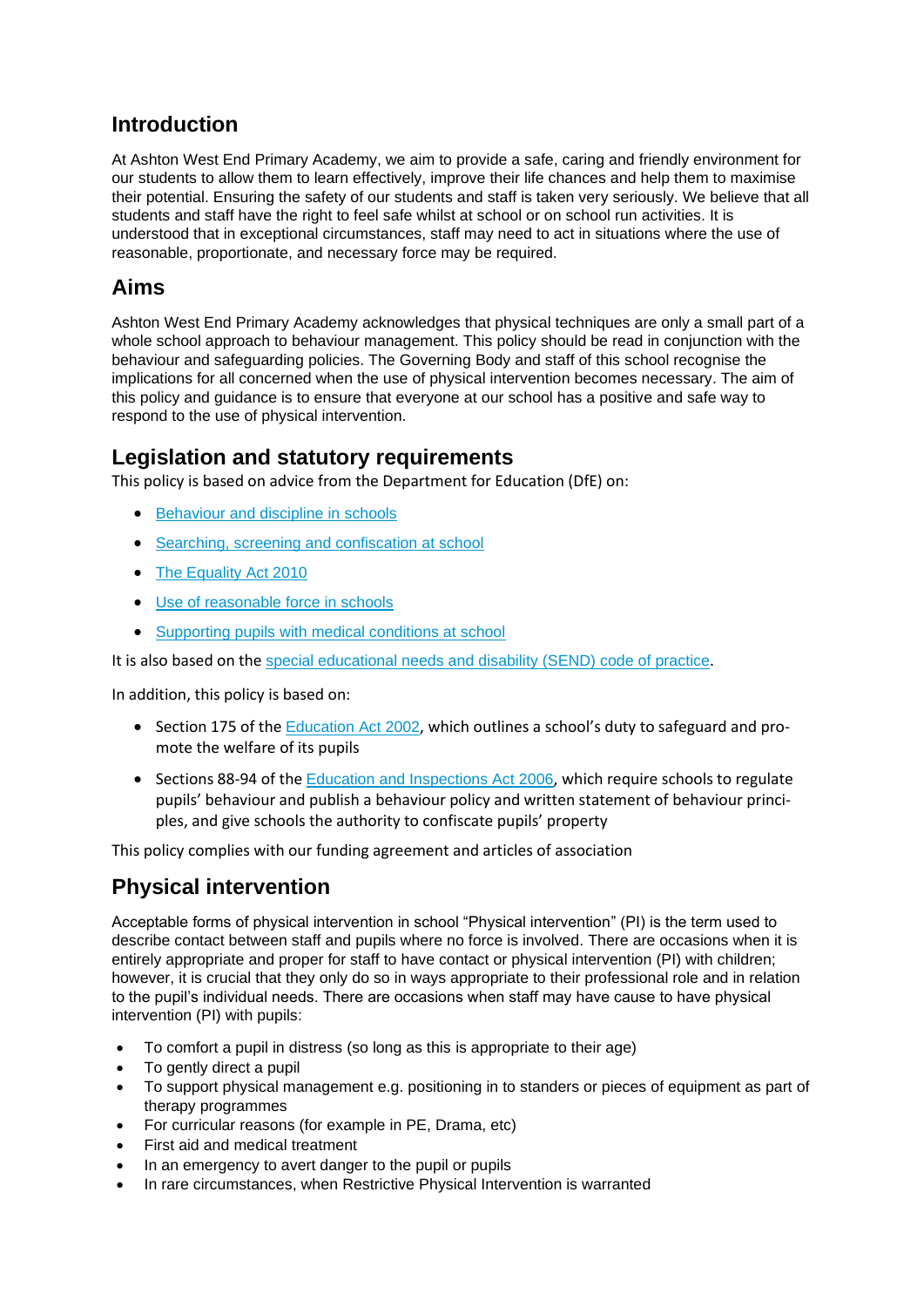Staff should listen, observe and take note of the child's reaction or feelings and, so far as is possible, use a level of contact and/or form of communication which is acceptable to the pupil. It is not possible to be specific about the appropriateness of each physical contact, since an action that is appropriate with one pupil, in one set of circumstances, may be inappropriate in another, or with a different child. In all situations where physical contact between staff and pupils takes place, staff must consider the following:

- The pupil's age and level of understanding
- The pupil's individual characteristics and history
- The duration of contact
- The location where the contact takes place (it should not take place in private without others present)

# **Physical Interventions in EYFS**

Part of our roles as Early Years practitioners is to keep children in our care safe. If a child is behaving in a way that could cause them to hurt themselves, or someone else, we must try and prevent this from happening. The statutory Framework for the Early Years Foundation Stage (EYFS) sets out the specific legal requirements in relation to EYFS and provides the following guidance:

'Physical Intervention should only be used to manage a child's behaviour if it is necessary to prevent personal injury to the child, other children or an adult, to prevent serious damage to property or in what would reasonably be regarded as exceptional circumstances.'

#### **Examples of what this behaviour might look like**

The following examples are not exhaustive and are intended as a guide.

Examples include:

*A child attacks a member of staff or another child* 

*Children are fighting, causing risk or injury to themselves or others* 

*A child is committing, or on the verge of committing, deliberate damage to property* 

*A child is causing, or at risk of causing, injury or damage by accident, by rough play, or by misuse of dangerous materials or objects*

*A child absconds from or tries to leave the setting, other than at an authorised time, and you believe that this may result in injury, damage or disorder*

*A child is behaving in a way that seriously disrupts a session*

Physical intervention is always used as a last resort, and reduced at the earliest possible time. If appropriate other strategies must be used first. When all other strategies have been exhausted, it may become necessary to physically intervene for several reasons. These include the child placing themselves in danger, hurting themselves or someone else, causing serious damage to property, or trying to run away. Positive strategies to prevent unwanted behaviour that may require physical interventions. The most effective way to prevent the need for physical interventions is to create a supportive environment, where relationships are positive, and expectations of behaviour are clear. Examples are below;

Creating a calm and supportive environment that minimises the risk of incidents arising that might require using force.

Developing positive relationships between children, staff and parents Ensuring that staff have appropriate expectations of behaviour, and that these are conveyed to children and parents